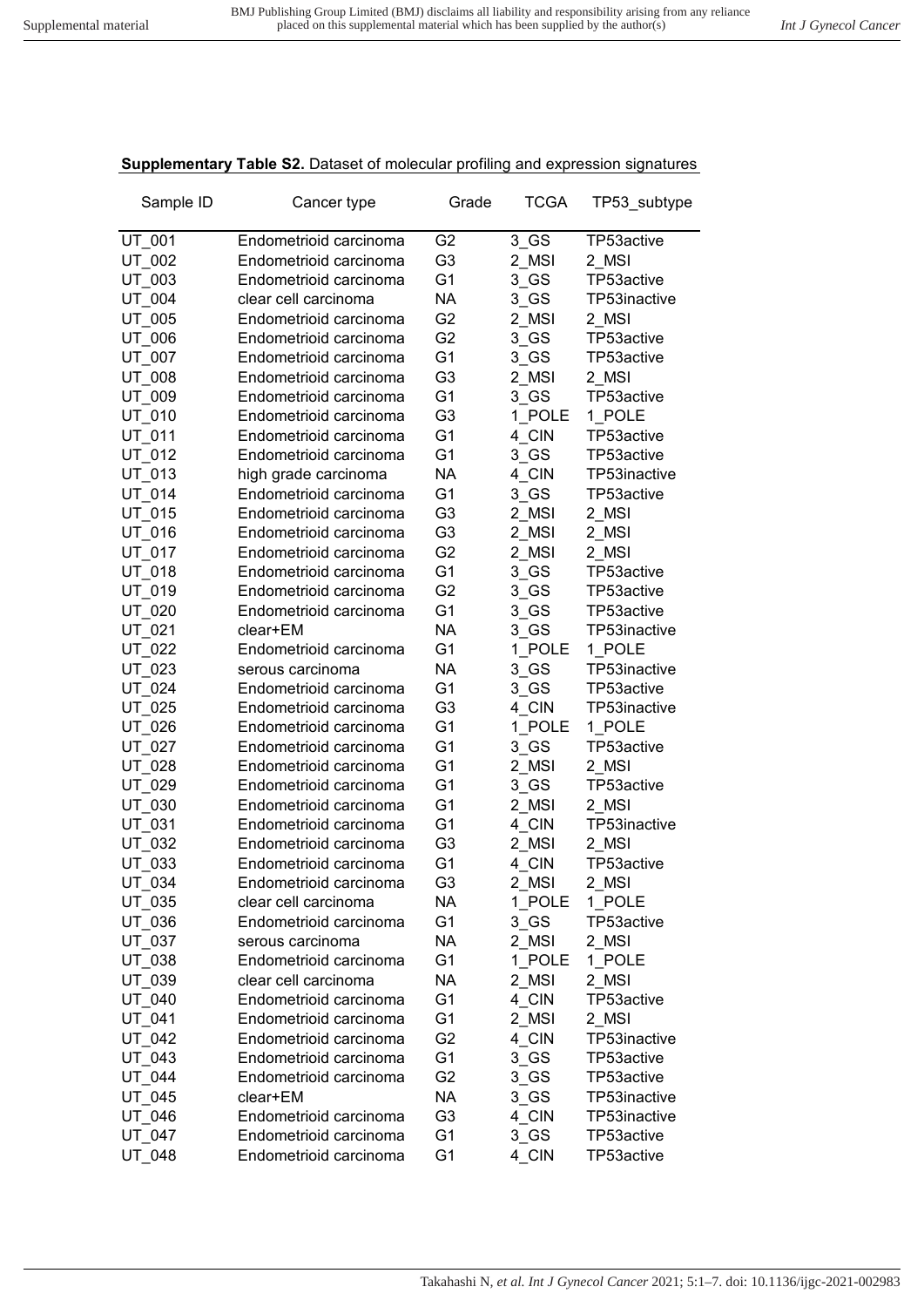| UT 049        | Endometrioid carcinoma | G1             | 3 GS   | TP53active   |
|---------------|------------------------|----------------|--------|--------------|
| UT 050        | serous carcinoma       | <b>NA</b>      | 4 CIN  | TP53inactive |
| UT 051        | Endometrioid carcinoma | G <sub>1</sub> | 3 GS   | TP53active   |
| UT 052        | Endometrioid carcinoma | G <sub>1</sub> | 1 POLE | 1 POLE       |
| UT 053        | Endometrioid carcinoma | G <sub>1</sub> | 3 GS   | TP53active   |
| UT 054        | serous carcinoma       | <b>NA</b>      | 4 CIN  | TP53inactive |
| UT 055        | Endometrioid carcinoma | G <sub>1</sub> | 3 GS   | TP53active   |
| UT 056        | Endometrioid carcinoma | G <sub>1</sub> | 1 POLE | 1 POLE       |
| UT 057        | Endometrioid carcinoma | G <sub>1</sub> | 3 GS   | TP53active   |
| UT_058        | Endometrioid carcinoma | G <sub>2</sub> | 3 GS   | TP53active   |
| UT 059        | Endometrioid carcinoma | G <sub>2</sub> | 2 MSI  | 2 MSI        |
| UT_060        | Endometrioid carcinoma | G <sub>1</sub> | 3 GS   | TP53active   |
| UT 061        | Endometrioid carcinoma | G <sub>2</sub> | 3 GS   | TP53active   |
| UT 062        | serous carcinoma       | <b>NA</b>      | 4 CIN  | TP53inactive |
| UT 063        | Endometrioid carcinoma | G <sub>1</sub> | 2 MSI  | 2 MSI        |
| UT 064        | Endometrioid carcinoma | G <sub>2</sub> | 2_MSI  | 2 MSI        |
| UT 065        | Endometrioid carcinoma | G <sub>3</sub> | 4 CIN  | TP53inactive |
| UT 066        | Endometrioid carcinoma | G <sub>1</sub> | 1 POLE | 1 POLE       |
| UT 067        | <b>LCNEC</b>           | <b>NA</b>      | 2 MSI  | 2 MSI        |
| UT 068        | serous carcinoma       | <b>NA</b>      | 2 MSI  | 2 MSI        |
| UT 069        | Endometrioid carcinoma | G <sub>3</sub> | 2 MSI  | 2 MSI        |
| UT 070        | Endometrioid carcinoma | G <sub>3</sub> | 2 MSI  | 2 MSI        |
| UT 071        | Endometrioid carcinoma | G <sub>1</sub> | 1 POLE | 1 POLE       |
| UT 072        | Endometrioid carcinoma | G <sub>1</sub> | 4 CIN  | TP53active   |
| UT 073        | Endometrioid carcinoma | G <sub>1</sub> | 3 GS   | TP53active   |
| UT 074        | Endometrioid carcinoma | G <sub>3</sub> | 2_MSI  | 2 MSI        |
| UT 075        | Endometrioid carcinoma | G <sub>2</sub> | 2 MSI  | 2 MSI        |
| UT 076        | Endometrioid carcinoma | G <sub>3</sub> | 3 GS   | TP53active   |
| UT_077        | Endometrioid carcinoma | G <sub>1</sub> | 3 GS   | TP53active   |
| UT 078        | Endometrioid carcinoma | G <sub>1</sub> | 3 GS   | TP53active   |
| UT 079        | Endometrioid carcinoma | G <sub>1</sub> | 3 GS   | TP53active   |
| UT 080        | Endometrioid carcinoma | G <sub>2</sub> | 4 CIN  | TP53active   |
| UT 081        | Endometrioid carcinoma | G <sub>1</sub> | 1 POLE | 1 POLE       |
| UT 082        | clear cell carcinoma   | <b>NA</b>      | 1 POLE | 1 POLE       |
| UT 083        | serous carcinoma       | <b>NA</b>      | 4 CIN  | TP53inactive |
| UT 084        | Endometrioid carcinoma | G <sub>1</sub> | 3 GS   | TP53active   |
| <b>UT 085</b> | Endometrioid carcinoma | G <sub>1</sub> | 2 MSI  | 2 MSI        |
|               |                        |                |        |              |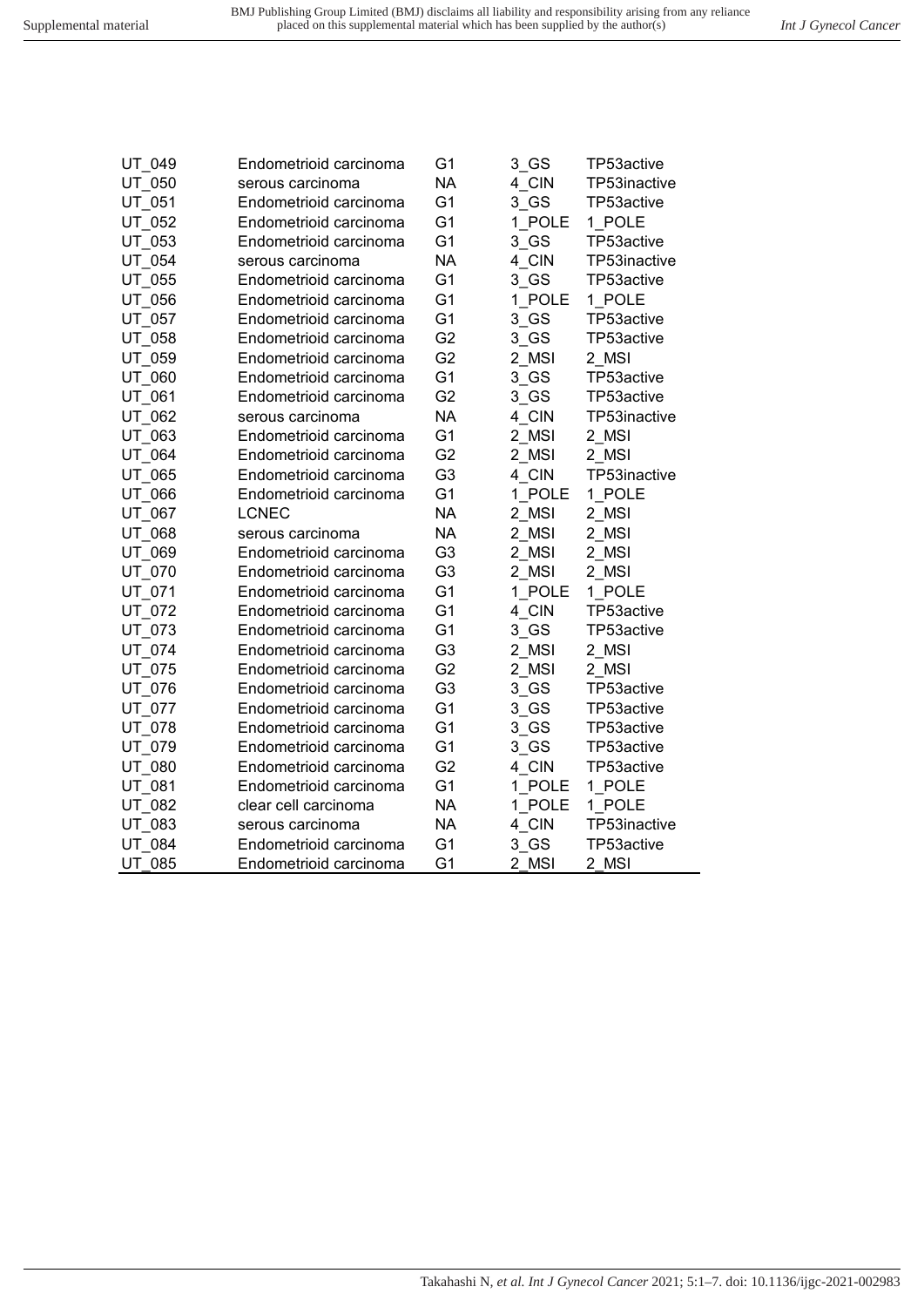| used in this study |               |               |            |                |
|--------------------|---------------|---------------|------------|----------------|
| <b>TMB</b>         |               |               |            |                |
| (mutation/Mb)      | CNV_gain (Mb) | CNV_loss (Mb) | cnLOH (Mb) | signature POLE |
|                    |               |               |            |                |
| 1.613              | 120.972       | 92.055        | 3.154 NA   |                |
| 31.550             | 19.769        | 17.906        | 31.991     | 0.000          |
| 2.253              | 201.655       | 69.731        | 70.199     | 0.000          |
| 279.667            | 0.000         | 3.066         | 84.504     | 0.000          |
| 33.250             | 0.033         | 19.927        | 88.868     | 0.000          |
| 1.996              | 0.000         | 9.469         | 81.242     | 0.000          |
| 2.306              | 245.829       | 38.236        | 0.000      | 0.087          |
| 24.193             | 0.000         | 0.158         | 89.148     | 0.000          |
| 2.094              | 389.739       | 9.528         | 25.480     | 0.120          |
| 153.070            | 11.948        | 0.292         | 0.000      | 0.941          |
| 1.913              | 646.773       | 25.535        | 0.000      | 0.000          |
| 0.181              | 0.000         | 0.000         | 0.000 NA   |                |
| 2.120              | 142.188       | 380.039       | 1.271      | 0.000          |
| 33.175             | 77.825        | 39.144        | 0.000      | 0.000          |
| 28.476             | 8.348         | 33.283        | 25.064     | 0.000          |
| 750.980            | 17.298        | 30.231        | 0.000      | 0.068          |
| 16.040             | 282.470       | 40.389        | 0.000      | 0.000          |
| 0.885              | 23.546        | 38.319        | 0.000 NA   |                |
| 2.251              | 0.000         | 0.000         | 70.634     | 0.000          |
| 2.399              | 0.788         | 0.000         | 137.996    | 0.072          |
| 2.179              | 344.736       | 86.218        | 0.000      | 0.000          |
| 77.534             | 0.000         | 0.000         | 0.000      | 0.789          |
| 0.149              | 0.000         | 4.164         | 0.000 NA   |                |
| 2.037              | 8.991         | 19.127        | 79.807     | 0.000          |
| 2.581              | 216.248       | 642.599       | 0.619      | 0.071          |
| 48.577             | 3.500         | 0.000         | 0.000      | 0.666          |
| 0.601              | 46.473        | 54.240        | 0.000      | <b>NA</b>      |
| 24.041             | 78.216        | 4.897         | 0.000      | 0.000          |
| 2.365              | 64.575        | 177.982       | 164.343    | 0.071          |
| 26.179             | 86.210        | 16.269        | 0.000      | 0.000          |
| 9.131              | 420.282       | 124.567       | 0.000      | 0.000          |
| 394.444            | 316.893       | 216.874       | 0.000      | 0.065          |
| 2.356              | 238.316       | 178.663       | 180.527    | 0.092          |
| 45.310             | 156.455       | 289.003       | 29.061     | 0.000          |
| 437.031            | 146.790       | 187.316       | 0.000      | 0.816          |
| 1.240              | 122.473       | 3.841         | 0.000 NA   |                |
| 12.091             | 203.524       | 497.403       | 1.211      | 0.000          |
| 432.707            | 88.827        | 99.688        | 0.000      | 0.925          |
| 24.609             | 13.686        | 198.919       | 0.000      | 0.000          |
| 1.654              | 906.610       | 17.154        | 16.990     | 0.126          |
| 23.675             | 502.602       | 14.425        | 0.000      | 0.000          |
| 1.730              | 30.207        | 404.438       | 60.028     | 0.000          |
| 2.771              | 186.064       | 0.239         | 2.051      | 0.000          |
| 2.859              | 297.670       | 130.523       | 62.937     | 0.000          |
| 1.219              | 0.000         | 0.000         | 55.792 NA  |                |
| 1.692              | 404.941       | 405.439       | 63.381     | 0.000          |
| 2.125              | 137.316       | 234.793       | 4.604      | 0.093          |
| 0.883              | 519.919       | 319.537       | 4.883 NA   |                |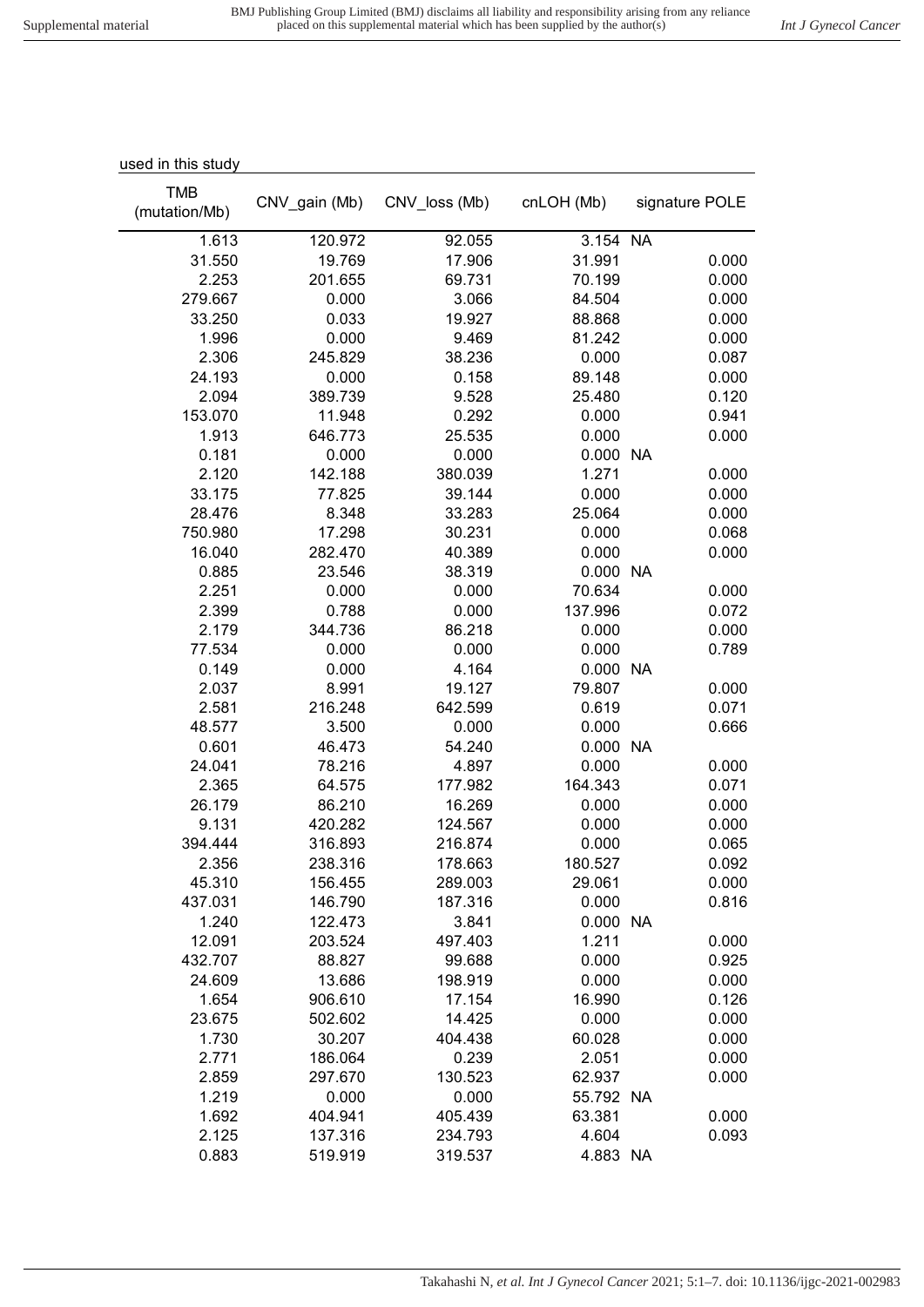| 0.239   | 0.000   | 56.775  | 0.000 NA   |       |
|---------|---------|---------|------------|-------|
| 1.810   | 352.201 | 307.073 | 163.043    | 0.000 |
| 0.355   | 90.769  | 167.404 | 0.000 NA   |       |
| 55.139  | 707.668 | 172.001 | 1.816      | 0.800 |
| 1.965   | 37.664  | 110.296 | 0.219      | 0.189 |
| 4.525   | 290.651 | 423.412 | 95.102     | 0.213 |
| 0.968   | 175.477 | 112.124 | 8.457 NA   |       |
| 282.641 | 754.755 | 21.777  | 4.052      | 0.940 |
| 2.519   | 0.000   | 62.897  | 0.000      | 0.181 |
| 2.793   | 115.817 | 115.914 | 3.591      | 0.000 |
| 21.872  | 0.000   | 97.740  | 57.879     | 0.000 |
| 2.940   | 0.799   | 179.491 | 106.830    | 0.000 |
| 2.528   | 37.850  | 120.112 | 0.783      | 0.000 |
| 1.400   | 55.669  | 260.896 | 315.754 NA |       |
| 22.012  | 112.538 | 26.499  | 2.669      | 0.000 |
| 48.453  | 162.934 | 178.746 | 81.916     | 0.000 |
| 2.729   | 521.483 | 165.383 | 24.978     | 0.000 |
| 53.743  | 0.000   | 6.913   | 0.000      | 0.851 |
| 44.070  | 59.439  | 25.211  | 0.000      | 0.000 |
| 6.501   | 571.765 | 305.076 | 268.706    | 0.000 |
| 36.189  | 94.899  | 69.568  | 34.295     | 0.000 |
| 76.495  | 0.000   | 10.635  | 103.973    | 0.000 |
| 82.828  | 0.000   | 63.212  | 0.000      | 0.840 |
| 1.329   | 292.827 | 418.283 | 20.836 NA  |       |
| 2.052   | 386.702 | 2.615   | 11.267     | 0.000 |
| 425.627 | 10.411  | 62.191  | 0.081      | 0.148 |
| 23.936  | 5.982   | 0.000   | 31.715     | 0.000 |
| 40.317  | 13.473  | 2.558   | 79.049     | 0.000 |
| 2.534   | 212.666 | 45.907  | 0.000      | 0.000 |
| 1.820   | 0.000   | 0.000   | 0.000      | 0.106 |
| 1.787   | 0.000   | 1.429   | 0.000      | 0.118 |
| 2.361   | 76.551  | 731.531 | 179.665    | 0.000 |
| 89.953  | 85.258  | 136.071 | 7.653      | 0.739 |
| 142.455 | 0.000   | 0.000   | 0.000      | 0.630 |
| 1.646   | 130.219 | 642.101 | 50.456     | 0.000 |
| 1.818   | 99.308  | 126.921 | 4.006      | 0.137 |

2.603 240.347 99.208 84.358 0.000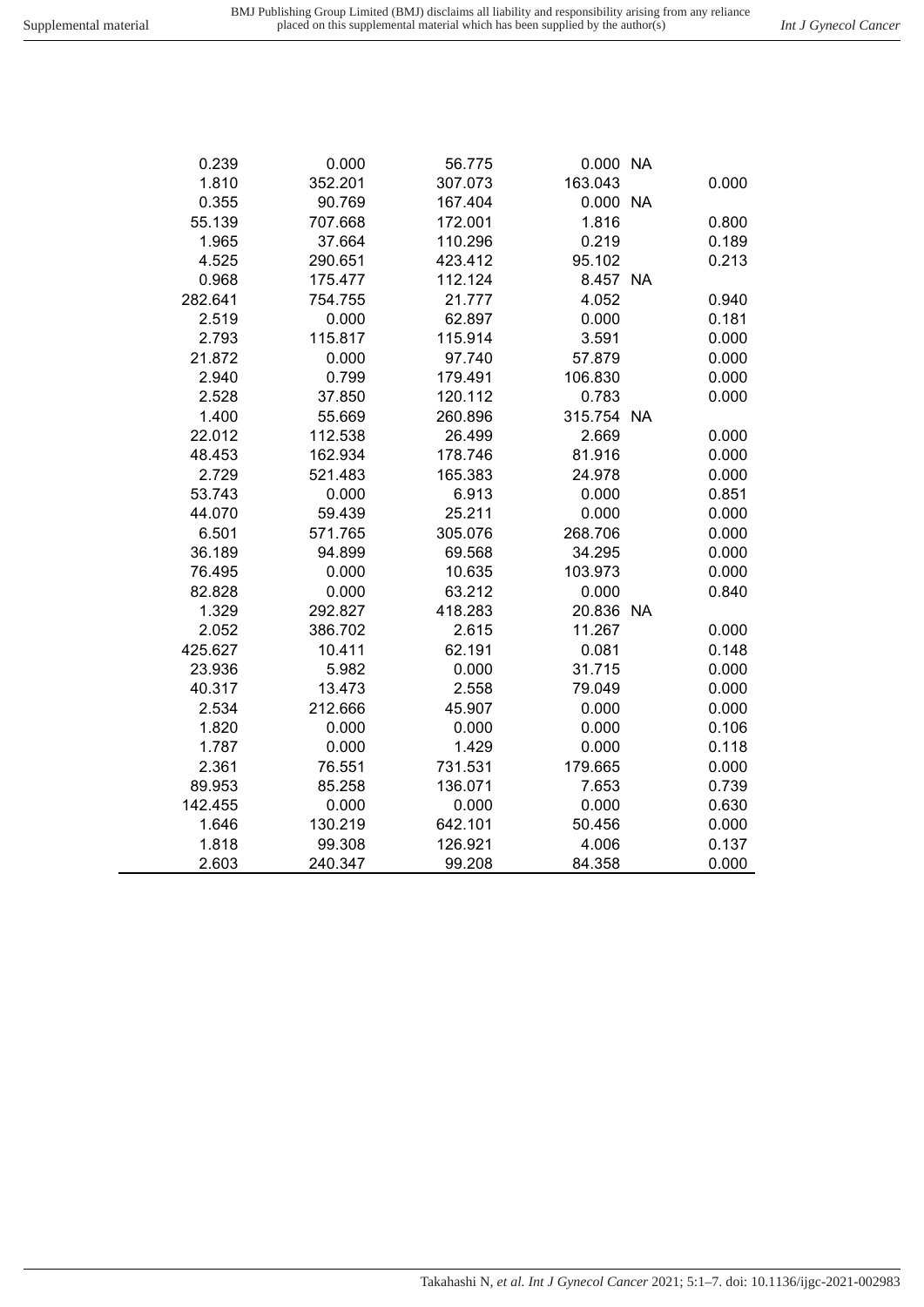|               | signature   | TP53 inactivation | T cell-inflamed      | PI3K/mTOR   |
|---------------|-------------|-------------------|----------------------|-------------|
| signature MSI | Deamination | score             | <b>GEP</b> signature | CMAP UP     |
|               |             |                   |                      | signature   |
| <b>NA</b>     | <b>NA</b>   | $-1.277$          | 0.440                | 1.306160817 |
| 0.426         | 0.465       | $-0.855$          | 3.192                | 1.300984608 |
| 0.255         | 0.305       | $-0.104$          | $-0.255$             | 1.331128863 |
| 0.659         | 0.072       | 0.010             | 2.040                | 1.432908255 |
| 0.393         | 0.577       | 0.013             | 0.734                | 1.272539457 |
| 0.000         | 0.433       | $-0.514$          | 0.032                | 1.390595649 |
| 0.166         | 0.287       | $-0.059$          | $-0.302$             | 1.329520125 |
| 0.369         | 0.321       | $-0.304$          | $-0.957$             | 1.258669757 |
| 0.000         | 0.295       | $-1.123$          | $-1.056$             | 1.258271979 |
| 0.000         | 0.000       | $-0.069$          | 0.703                | 1.608547419 |
| 0.335         | 0.452       | $-0.236$          | $-0.426$             | 1.253439693 |
| <b>NA</b>     | <b>NA</b>   | $-1.522$          | 1.099                | 1.261667437 |
| 0.279         | 0.000       | 0.339             | $-0.954$             | 1.414843925 |
| 0.440         | 0.488       | $-0.228$          | 1.117                | 1.224598122 |
| 0.664         | 0.109       | $-0.064$          | 0.551                | 1.277464071 |
| 0.574         | 0.144       | $-0.123$          | 2.342                | 1.547774438 |
| 0.503         | 0.280       | $-1.320$          | 1.168                | 1.079582209 |
| <b>NA</b>     | <b>NA</b>   | $-2.269$          | 0.507                | 1.025537602 |
| 0.253         | 0.281       | $-0.697$          | $-0.761$             | 1.344975899 |
| 0.000         | 0.366       | $-0.990$          | 0.947                | 1.144743723 |
| 0.000         | 0.241       | 0.435             | $-0.204$             | 1.483810433 |
| 0.000         | 0.000       | 0.831             | $-1.358$             | 1.220858652 |
| <b>NA</b>     | <b>NA</b>   | 0.669             | 0.567                | 1.482051719 |
| 0.282         | 0.407       | $-0.266$          | 0.032                | 1.259088332 |
| 0.161         | 0.203       | $-0.211$          | $-0.594$             | 1.543103223 |
| 0.128         | 0.081       | 0.485             | 1.623                | 1.419625782 |
| <b>NA</b>     | <b>NA</b>   | $-2.702$          | $-0.058$             | 1.177077226 |
| 0.372         | 0.581       | $-0.157$          | 0.981                | 1.556903016 |
| 0.104         | 0.343       | $-1.678$          | 0.223                | 1.349440819 |
| 0.457         | 0.514       | $-0.317$          | 1.352                | 1.299287108 |
| 0.071         | 0.000       | 0.985             | $-0.376$             | 1.484044326 |
| 0.700         | 0.167       | 0.689             | 0.123                | 1.976296172 |
| 0.380         | 0.271       | $-1.993$          | $-0.444$             | 1.209022795 |
| 0.350         | 0.547       | 0.765             | 1.802                | 1.718701363 |
| 0.000         | 0.082       | 0.166             | 0.006                | 1.657458525 |
| <b>NA</b>     | <b>NA</b>   | $-2.095$          |                      | 1.064180671 |
|               |             |                   | $-1.596$             |             |
| 0.000         | 0.000       | 0.636             | 0.382                | 1.594260782 |
| 0.000         | 0.067       | 0.318             | 1.910                | 1.223726373 |
| 0.519         | 0.402       | $-0.036$          | 4.424                | 1.486817255 |
| 0.224         | 0.181       | $-1.172$          | 0.635                | 1.348935781 |
| 0.613         | 0.305       | $-0.190$          | 0.948                | 1.417271237 |
| 0.196         | 0.104       | 0.707             | $-0.733$             | 1.736129004 |
| 0.276         | 0.251       | 0.016             | $-0.741$             | 1.482883162 |
| 0.289         | 0.188       | $-0.954$          | $-0.103$             | 1.388680519 |
| <b>NA</b>     | <b>NA</b>   | 0.690             | $-0.285$             | 1.829674008 |
| 0.109         | 0.199       | 1.644             | 0.024                | 1.655103493 |
| 0.209         | 0.313       | $-0.480$          | $-0.740$             | 1.501932152 |
| <b>NA</b>     | <b>NA</b>   | $-2.142$          | $-0.730$             | 1.137882069 |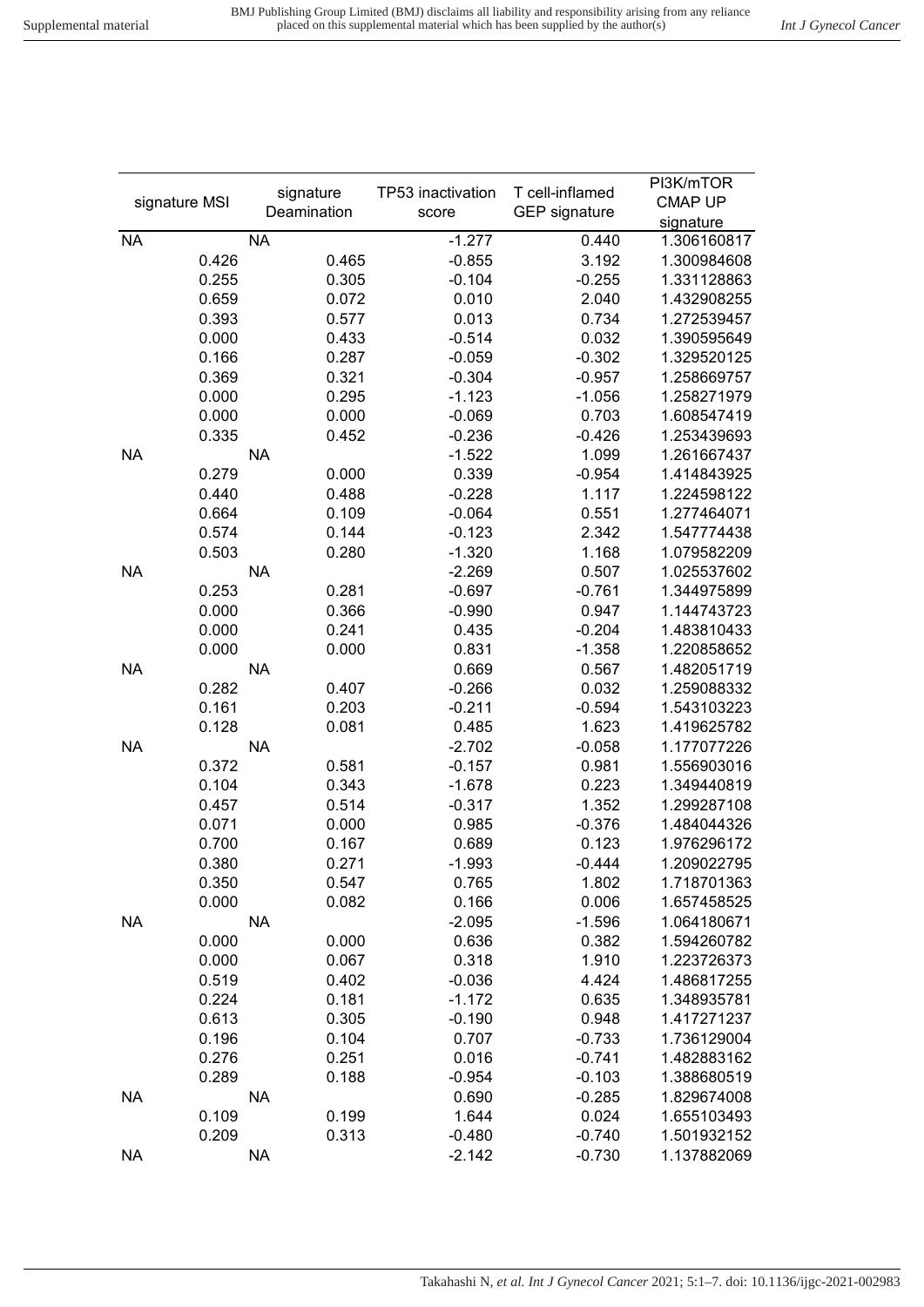Takahashi N*, et al. Int J Gynecol Cancer* 2021; 5:1–7. doi: 10.1136/ijgc-2021-002983

| $\overline{\mathcal{A}}$ | 0.100 | 0.472    | 2.285    | 1.875 |
|--------------------------|-------|----------|----------|-------|
| 0                        | 0.000 | 0.048    | 0.929    | 1.49  |
| 1                        | 0.568 | $-0.215$ | 2.817    | 1.701 |
| 8                        | 0.110 | $-0.838$ | $-0.630$ | 1.115 |
| $\overline{5}$           | 0.299 | $-1.717$ | 0.287    | 0.973 |
| 4                        | 0.328 | $-1.056$ | 0.082    | 1.398 |
| 5                        | 0.357 | 0.048    | $-0.322$ | 1.598 |
| 9                        | 0.000 | 1.073    | 1.363    | 1.684 |
| 6                        | 0.000 | 0.943    | 1.991    | 1.942 |
| 0                        | 0.301 | 0.138    | $-1.722$ | 1.514 |
| 9                        | 0.249 | $-1.201$ | $-1.108$ | 1.446 |
| 4                        | 0.303 | $-0.289$ | 0.514    | 1.477 |
|                          |       |          |          |       |

|           | 0.079     | 0.223 | 1.334    | $-0.279$ | 1.664075906 |
|-----------|-----------|-------|----------|----------|-------------|
| <b>NA</b> | <b>NA</b> |       | $-0.224$ | 2.183    | 1.406281079 |
|           | 0.106     | 0.086 | 0.050    | 0.301    | 1.646519791 |
|           | 0.279     | 0.285 | $-2.099$ | 0.401    | 1.376245405 |
|           | 0.000     | 0.108 | 0.396    | $-1.287$ | 1.545720483 |
| <b>NA</b> | <b>NA</b> |       | $-0.390$ | $-0.399$ | 1.297403032 |
|           | 0.000     | 0.060 | 0.027    | 2.292    | 1.72610845  |
|           | 0.243     | 0.317 | $-0.194$ | 0.287    | 1.283040754 |
|           | 0.306     | 0.269 | $-1.639$ | $-1.147$ | 1.324554169 |
|           | 0.606     | 0.120 | $-0.010$ | 1.801    | 1.528876435 |
|           | 0.186     | 0.331 | $-0.414$ | 0.066    | 1.459181658 |
|           | 0.199     | 0.221 | $-0.827$ | $-0.644$ | 1.2761725   |
| <b>NA</b> | <b>NA</b> |       | $-0.283$ | $-0.371$ | 1.563212978 |
|           | 0.564     | 0.191 | $-0.144$ | 1.025    | 1.387734109 |
|           | 0.582     | 0.000 | $-0.072$ | 1.474    | 1.556562146 |
|           | 0.239     | 0.311 | 0.083    | 0.897    | 1.619147237 |
|           | 0.000     | 0.076 | $-0.350$ | 1.553    | 1.477197174 |
|           | 0.619     | 0.125 | 0.772    | $-1.228$ | 1.500977853 |
|           | 0.000     | 0.121 | $-0.436$ | $-1.081$ | 1.518990105 |
|           | 0.657     | 0.236 | $-0.090$ | 2.132    | 1.615823251 |
|           | 0.587     | 0.299 | $-0.964$ | 1.474    | 1.366706559 |
|           | 0.000     | 0.000 | $-0.928$ | 1.983    | 1.458167726 |
| <b>NA</b> | <b>NA</b> |       | $-0.795$ | $-1.277$ | 1.209483947 |
|           | 0.259     | 0.264 | $-0.232$ | 1.126    | 1.428571022 |
|           | 0.624     | 0.100 | 0.472    | 2.285    | 1.875965268 |
|           | 0.750     | 0.000 | 0.048    | 0.929    | 1.49330611  |
|           | 0.361     | 0.568 | $-0.215$ | 2.817    | 1.701187704 |
|           | 0.438     | 0.110 | $-0.838$ | $-0.630$ | 1.115359361 |
|           | 0.375     | 0.299 | $-1.717$ | 0.287    | 0.973167516 |
|           | 0.244     | 0.328 | $-1.056$ | 0.082    | 1.398393559 |
|           | 0.295     | 0.357 | 0.048    | $-0.322$ | 1.598797571 |
|           | 0.139     | 0.000 | 1.073    | 1.363    | 1.68475396  |
|           | 0.216     | 0.000 | 0.943    | 1.991    | 1.942547353 |
|           | 0.110     | 0.301 | 0.138    | $-1.722$ | 1.514573415 |
|           | 0.199     | 0.249 | $-1.201$ | $-1.108$ | 1.446839488 |
|           | 0.294     | 0.303 | $-0.289$ | 0.514    | 1.477317504 |

NA NA -1.258 0.373 1.276645971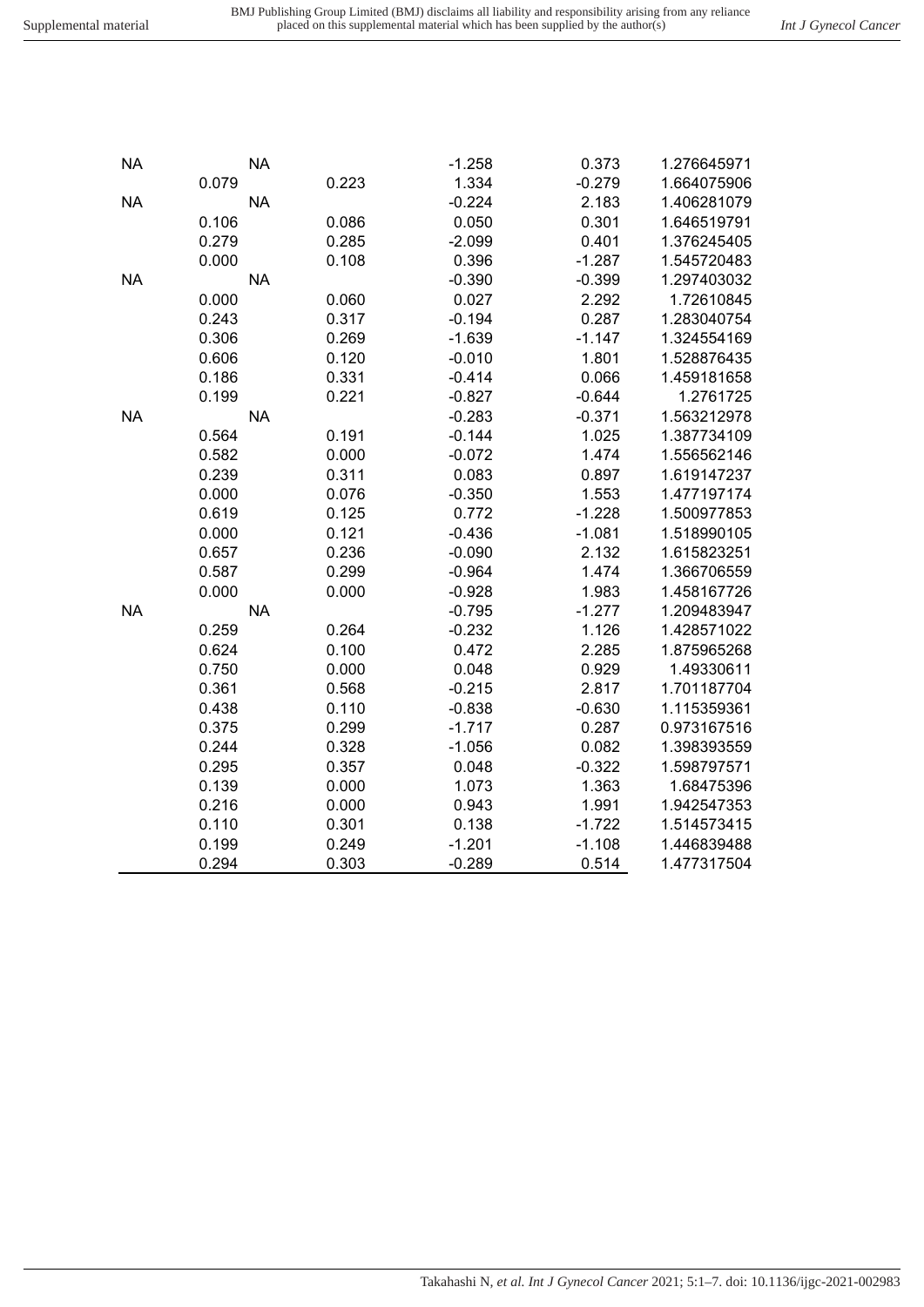| EMT-up                       | Autophagy-up               |
|------------------------------|----------------------------|
| signature                    | signature                  |
| -0.878233398                 | 0.417974297                |
| -0.335429205                 | 0.822318978                |
| -0.528495282                 | 0.93978585                 |
| -1.318786213                 | 1.083134956                |
| -1.14600145                  | 0.684179999                |
| -1.945543944                 | 0.709311365                |
| -1.627149192                 | 0.929494718                |
| -1.847021774                 | 0.675050659                |
| -0.448393323                 | 0.632729621                |
| $-0.405816516$               | 0.758363704                |
| -1.485554897                 | 0.972545724                |
| 0.185627894                  | 1.042708829                |
| -1.937580246                 | 1.637232373                |
| -1.298365142                 | 0.587493296                |
| -1.551015376                 | 1.22636543                 |
| -1.765335958                 | 0.587586015                |
| -1.386831315                 | 0.152716155                |
| 0.561245916                  | 0.419145766                |
| -0.560185137                 | 0.652684823                |
| -0.880506463                 | 0.740472621                |
| -0.869061317                 | 0.968236483                |
| -1.337731085                 | 0.769781084                |
| -0.890234189                 | 1.322834473                |
| -1.170131851                 | 0.667892761                |
| -0.719690204                 | 1.189189736                |
| -0.655968392                 | 0.564647693                |
| 0.170400372                  | 0.075422187                |
| -0.636862971                 | 0.698056433<br>0.840808944 |
| -1.012290631                 | 0.518641918                |
| -1.219940534<br>-1.287555934 | 0.323204733                |
| -1.613470028                 | 1.219001266                |
| -1.458707856                 | 0.721323694                |
| -1.269797837                 | 1.412550398                |
| $-0.27320696$                | 1.372479256                |
| $-0.021558696$               | 0.132422661                |
| -0.868376203                 | 1.171708208                |
| -1.022020542                 | 0.512568659                |
| -0.683188396                 | 1.081981746                |
| -0.560902292                 | 0.997215026                |
| -0.879409568                 | 0.643299072                |
| -1.313467636                 | 0.951401008                |
| -0.896882021                 | 0.860395959                |
| -0.883841245                 | 0.863929152                |
| -0.802493497                 | 1.72895862                 |
| $-0.786116458$               | 1.032219338                |
| -1.315699103                 | 1.013434969                |
| $-0.131797943$               | 0.142191151                |
|                              |                            |